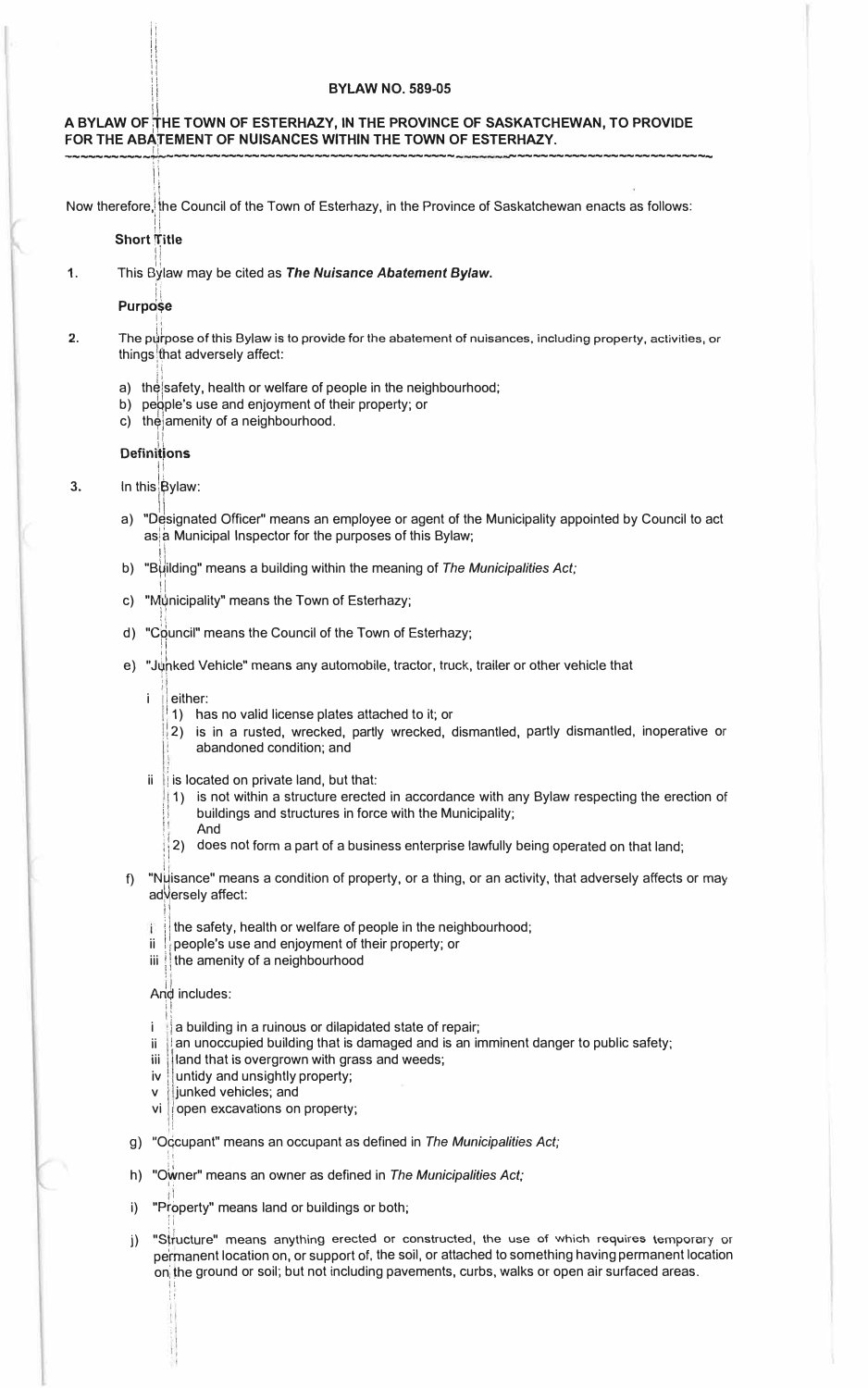## **Responsibility**

4. Unless otherwise specified, the owner of a property, including land, buildings and structures, shall be responsible for carrying out the provisions of this Bylaw.

## **Nuisances Prohibited Generally**

5. No person shall cause or permit a nuisance to occur on any property owned by that person.

## **Dilapidated Buildings**

- **6** Notwithstanding the generality of Section 5, no person shall cause or permit a building or structure to deteriorate into a ruinous or dilapidated state such that the building or structure:
	- a) is dangerous to the public health of safety;
	- b) substantially depreciates the value of other land or improvements in the neighbourhood; or
	- c) is substantially detrimental to the amenities of the neighbourhood.

## **Unoccupied Buildings**

7. Notwithstanding the generality of Section 5, no person shall cause or permit an unoccupied building to become damaged or to deteriorate into a state of disrepair such that the building is an imminent danger to public safety.

## **Overgrown Grass and Weeds**

- 8. Notwithstanding the generality of Section 5, no owner or occupant of land shall cause or permit the land to be overgrown with grass or weeds.
- For the purposes of this section, "overgrown" means in excess of 0.20 metres in height. 9.
- $10.$ This section shall not apply to any growth which forms part of a natural garden that has been deliberately planted to produce ground cover, including one or more species of wildflowers, shrubs, perennials, grasses or combinations of them, whether native or non-native, consistent with a managed and natural landscape other than regularly mown grass.

## **Untidy and Unsightly Property**

 $11.$ Notwithstanding the generality of Section 5, no person shall cause or permit any land or buildings to become untidy and unsightly.

## **Junked Vehicles**

 $12.$ Notwithstanding the generality of Section 5, no person shall cause or permit any junked vehicle to be kept on any land owned by that person.

## **Open Excavations**

Notwithstanding the generality of Section 5, no person shall cause or permit any basement, excavation,  $13.$ drain, ditch, watercourse, pond, surface water, swimming pool or other structure to exist in or on any private land or in or about any building or structure which is dangerous to the public safety or health.

## **Maintenance of Yards**

- 14. Notwithstanding the generality of Section 5, no person shall cause or permit on any property owned by that person:
	- a) an infestation of rodents, vermin or insects;
	- b) any dead or hazardous trees; or
	- c) any sharp or dangerous objects.

## **Outdoor Storage of Materials**

- 15. Any building materials, lumber, scrap metal, boxes or similar items stored in a yard shall be neatly stacked in piles and elevated off the ground so as not to constitute a nuisance or harborage for rodents, verminand insects.
- Materials referred to in Section 15 shall be elevated at least 0.15 metres off the ground and shall be 16. stacked at least 3.0 metres from the exterior walls of any building and at least 1.0 metre from the property line.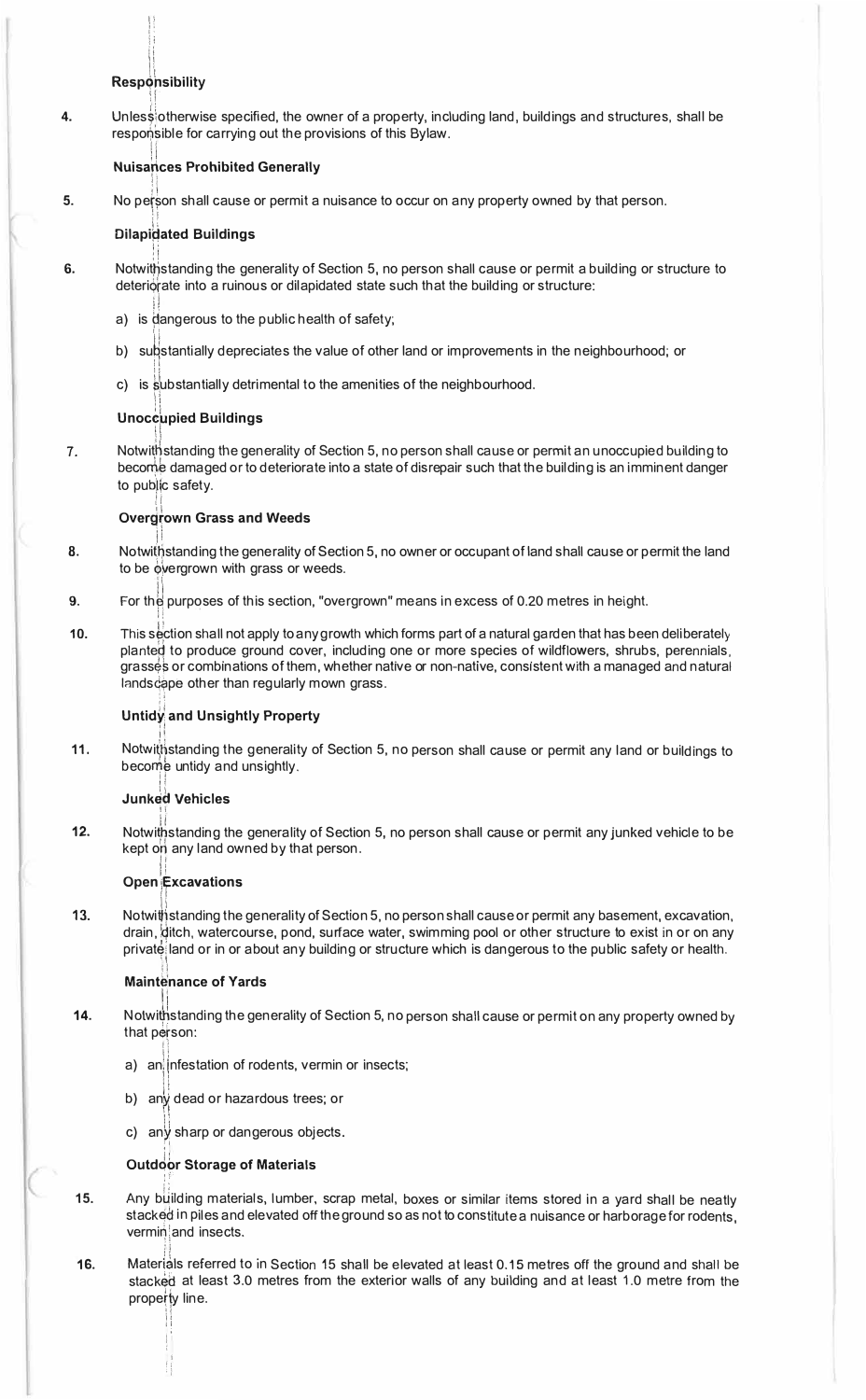#### I **Refrigerators and Freezers**

**17.** Any refrigerator or freezer left in a yard shall first have its hinges, latches, lid, door or doors removed.

**Fences** 

 $\mathfrak{t}$ 1! in the first of **International Communication** 

(

**18.**  Fences shall be maintained in a safe and reasonable state of repair.

#### **Enforcement of Bylaw**

- **19.**  The administration and enforcement of this Bylaw is hereby delegated to the Town Administrator of the Town of Esterhazy. |<br>|<br>|
- **20.**  The D�signated Officer is hereby authorized to further delegate the Administration and Enforcement of this Bylaw to any employee of the Town of Esterhazy.

## **inspections**

- **21.**  The inspection of property by the Municipality to determine if this Bylaw is being complied with is hereby authorized.
- **22.**  Inspections under this Bylaw shall be carried out in accordance with Section 362 of The Municipalities Act.
- **23.**  No person shall obstruct a Designated Officer who is authorized to conduct an inspection under this section, or person who is assisting a Designated Officer.<br>  $\begin{bmatrix} a & b \\ c & d \end{bmatrix}$

#### **Order to Remedy Contraventions**

- **24.**  If a Designated Officer finds that a person is contravening this Bylaw, the Designated Officer may, by writte $\phi$  order, require the owner or occupant of the property to which the contravention relates to remedy the contravention.
- **25.**  Orders given under this Bylaw shall comply with Section 364 of *The Municipalities Act.*
- **26.**  Orders given under Bylaw shall be served in accordance with Section 390(1)(a), (b) or (c) of *The Munic/palities Act.*

#### **Registration of Notice of Order** I·

Ii

**27.**  If an o��er is issued pursuant to Section 24, the Municipality may, in accordance with Section 364 of *The Municipalities Act*, give notice of the existence of the order by registering an interest against the title to the land that is the subject of the order. !i

#### **Appeal of Order to Remedy**

**28.**  Ii A person may appeal an order made pursuant to Section 24 in accordance with Section 365 of The *Munic';palities Act.* 

#### **1· Municipality Remedying Contraventions**

- **29.**  ii The rvhlmicipality may, in accordance with Section 366 of *The Municipalities Act,* take whatever actions or me�sures are necessary to remedy a contravention of this Bylaw. ,, I!
- **30.**  In an emergency, the Municipality may take whatever actions or measures are necessary to eliminate the embrgency in accordance with the provisions of Section 367 of *The Municipalities Act.* !I

#### **Recovery of Unpaid Expenses and Costs !i**

- **31.**  Any unpaid expenses and costs incurred by the Municipality in remedying a contravention of this Bylaw \_ may be recovered either:
	- ii a) by! pivil action for debt in a court of competent jurisdiction in accordance with Section 368 of *The Mi/ricipalities Act;* or
	- ll b) by adding the amount to the taxes on the property on which the works is done in accordance with Section 369 of *The Municipalities Act.*

## out the core of the *in*<br>Offences and Penalties **:i** ,.

32. No person shall: I;

> l l

'i

a) fai $\parallel$  to comply with an order made pursuant to this Bylaw; II